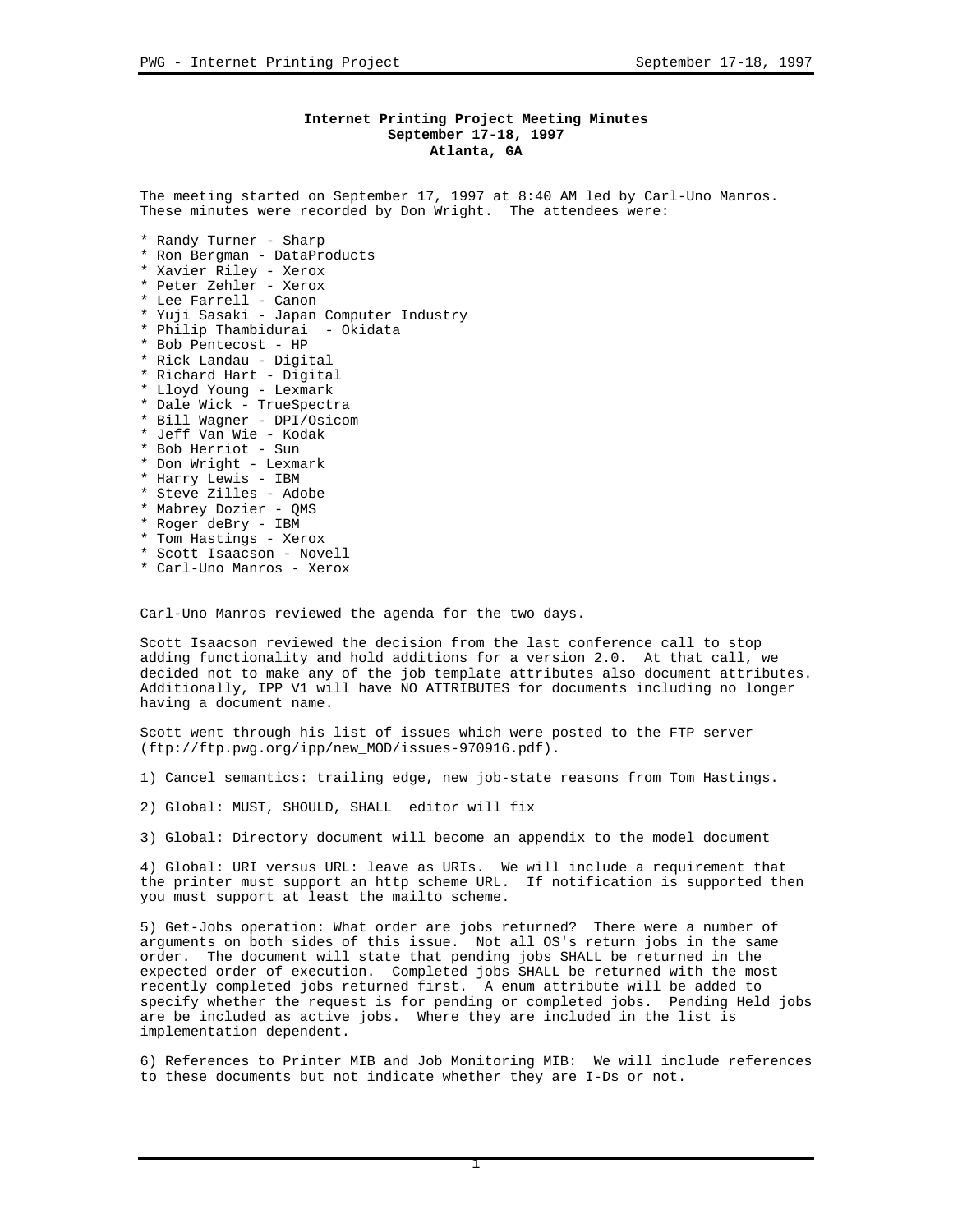7) Attribute Syntax: Text attributes are specified as 1 to 4095 characters. Anything that might be expected to be exported to a MIB would need to be up to 255. -- Leave as it is.

8) URL versus URI - see #4 above.

9) Attribute Syntax - date/time - reference the correct RFC - Scott will do this.

10) Job Template Attributes: Job Priority - All implementations must accept on the wire values of 1 to 100 and map them evenly to the internal priority levels. An administrator can limit the range a particular user can assign to his job. (100 is the highest priority.) How a UI maps from the user to the wire is outside the scope of this effort. Scott will write it up in the document as described here.

11) Event Notification Content: Job-State Message and Printer-State Message will be UTF-8 encoded ISO10646 characters in the human language negotiated.

12) Document Format: Change "mimeType" to "MediaType" and reference RFC2046.

13) user-human-language: should be renamed to job-user-human-language? - No - This is a job template attribute which we currently plan to use information from the HTTP headers (general or application/IPP?) to set this value. Steve Zilles will write this up for inclusion in the model document.

printer-name: need not be translated (set by admin) printer-location: need not be translated (set by admin) printer-description: need not be translated (set by admin) printer-make-and-model: should be translated (set by mfg) printer-state-message: translated (computed) job-name: not translated (set by user) job-state-message: translated (computed) job-message-from-operator: need not be translated (set by oper)

The typical internationalization religious discussion ensued. Scott will update the model document to change the definition of attribute syntax type text and name to include a "language tag" (RFC2184) to precede the actual body of the text returned. This is for both server and client created text and names. The client will be able to ask for a certain language from the server using the accept header from HTTP. Implementations may need to remember the language request so that notification or an event is returned in the requested language.

14) time-since-pending/processing/completed -- perform the editing change suggested and time will be in seconds and not ticks.

Lunch Break: 11:30 - 1:00

Job-URI versus Job-id

At 1:00 we began the conference call to discuss the issues of Job-URI versus Job-ID issue. Some of the issues were listed:

1) Existing, job-id oriented APIs 2) Potential Object-oriented APO 3) Gateways - IPP client <-> legacy system - Legacy client <-> IPP Printer 4) Redirection 5) Scalability 6) "Helper" Attribute could return the numeric job id

The issue of the value of being able to see jobs submitted via some legacy means as well as IPP submitted jobs using IPP was discussed. Some participants felt that it is necessary to expose all jobs submitted from any means while others believed that this need was only temporary until clients moved to IPP from the legacy environment.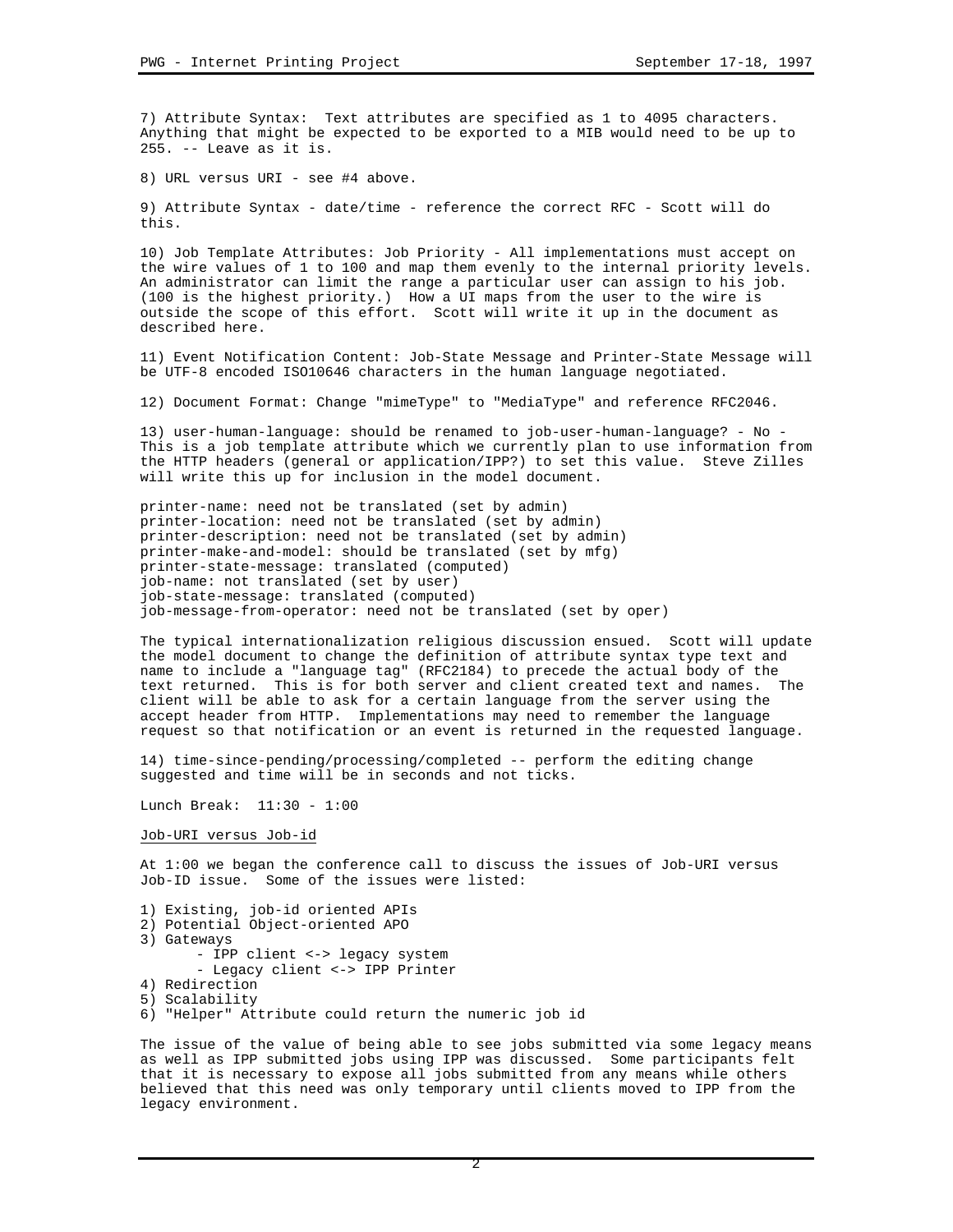How do we resolve the difference between the way the Job MIB reports jobs versus a Job-URI?

Since the Job MIB provides more information such as which page of the current job is printing, a client might want to use the Job MIB to get these details that are not available using IPP. How do you correlate the Job-URI with the JOB ID?

We could add an attribute to the JOB MIB that would be the JOB-URI -- Hastings

We could mandate a job id to be a part of the Job-URI using some delimiters - P. Moore

For the cancel job case, the client must know how to build the URI for the job if the URI is not retained just the numeric job id - P. Moore

What if we provided two ways to identify the job:

1) job-URI 2) Printer-URI plus job-id

job-URI Discussion Conclusion:

All IPP printers shall generate, store (with the job information) and return both the job-URI and a 32-bit job-id on Print-Job, Print-URI or Create-Job. It will accept all job operations (cancel-job, send-document, send-uri, and getattributes) on either the job-URI or on the Printer-URI plus the job-id. Clients can utilize either method, i.e. they can reference a job using the job-URI or the Printer-URI plus the job-id. IDs are only meaningful in the context of the Printer-URI to which it was originally submitted. Get-Jobs will have to return both job-URI and job-ID as the default. Scott will write this up in the model document. If an "IPP printer" also implements the Job MIB, then the jobid will be the same between the MIB and IPP.

- After the conclusion of the job-URI discussion, we reviewed some of the directions set during the morning session with those on the conference call.

- While the conference call was still open, we discussed the use of a port besides 80. It was the consensus that we would not mandate an alternative port number but we would not preclude some implementations from using alternative ports. The protocol document should make a statement that by default IPP should be supported by servers and clients over port 80.

Model Issues:

- 15) Change PDL Override back to Boolean -- no
- 16) Covered by #13

17) Delete appendix C and reference IANA MIME registry: yes, but include a couple of examples in the actual attribute section.

18) Addition of document-formats-detected: No - if the client knows the document format then it should use that attribute and not depend on auto-sensing.

19) If Create-Job is supported then Send-Document must be supported and Send-URI is optional.

20) No document level attributes - yes

21) Delete orientation as a job attribute - no - we will add reverse landscape - - these only apply to the case of simple text.

22) Compression - IPP will support none, compress, gzip and deflate

23) Any character from ISO10646 (level 2) will be encoded in UTF-8.

3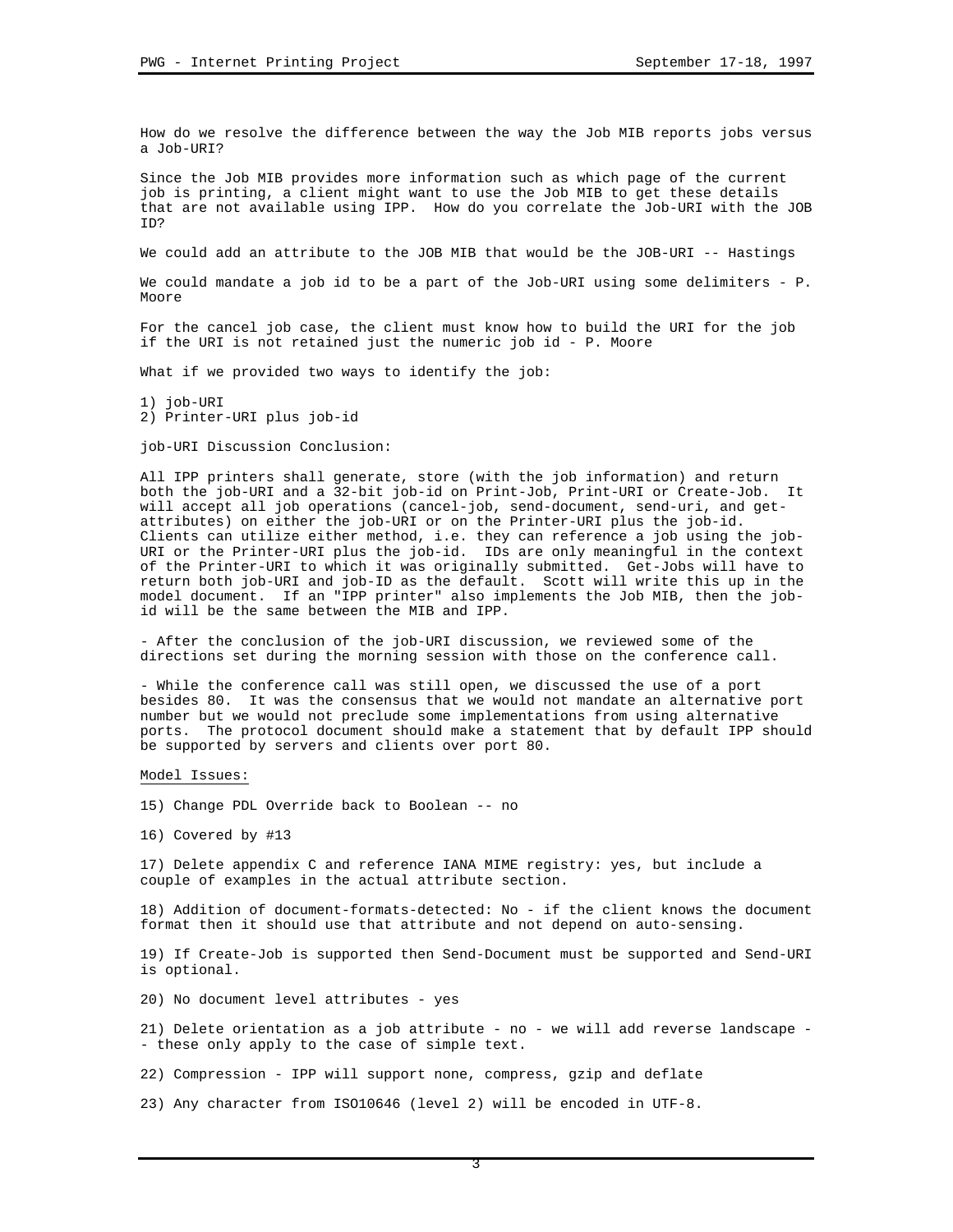- 24) What does the server do when a time-out occurs after a create-job? - delete? (This action could depend on the fidelity setting) - close and hold?
	- close and schedule?

Scott will document these cases and the ramifications.

- 25) Is any notion of time (absolute, relative) mandatory? - absolute time is not mandatory
	- relative time is mandatory
- 26) "media-ready" versus "media-supported"

There was a long discussion on the value of a "media-supported" attribute so that a media that could be loaded by an operator would be available to the client to choose from. If a job is submitted with FIDELITY=TRUE and the media requested is not in either list (media-ready or media-supported) then the job would be rejected. If the media is supported and not ready, the job would be held until the media is loaded. If FIDELITY is not TRUE, the job would be printed on the best available media. Scott will write this up for immediate review.

27) Delete syntax for "copies-supported" - We will leave it as it is and add an attribute "collated-copies-supported" that would be available if the printer supported collating copies.

28) Support for ftp and http schemes are required for all IPP printers that implement Send-URI and Print-URI. Document-URI-schemes-supported will not be implemented for V1. User name and password from the ftp URL will be used if provided otherwise anonymous will be used. The printer should check for a supported scheme and reject unsupported ones (a new error code is needed.)

29) Confusion over the group "printer-description" versus the actual "printerdescription" attribute. Scott will document a change to remove the ambiguity.

30) Change "color-supported" to provide more information -- no change for V1.

31) Editorial: operations are changed to be like type2 enums and the pseudokeywords will follow the keyword syntax.

32) Status Codes and Operations will look like a type2 enum but the name space will be managed separately from other type2 enums. Scott will clean up this and #31 in the next document.

33) Job-URI versus Job-id : see discussion and conclusions above.

34) Need some text distinguishing minor version number versus major version number. A change in the major version implies a significant structural change while a minor version can be parsed around and properly ignored. Steve Zilles will submit some proposed wording for inclusion.

- 35) See #28 above.
- 36) Document attributes: document attributes are gone.
- 37) Default Job Template Attributes should not be treated as PDL overrides.

38) If Fidelity is false and attributes are ignored, should the response indicate what attributes were ignored? Yes - document in the model document.

39) Same as #38.

40) See #19.

- 41) What should be used for media type when PDL is automatic? \* When document format is missing then default is used.
	- \* When application/octet-stream is sent to the printer the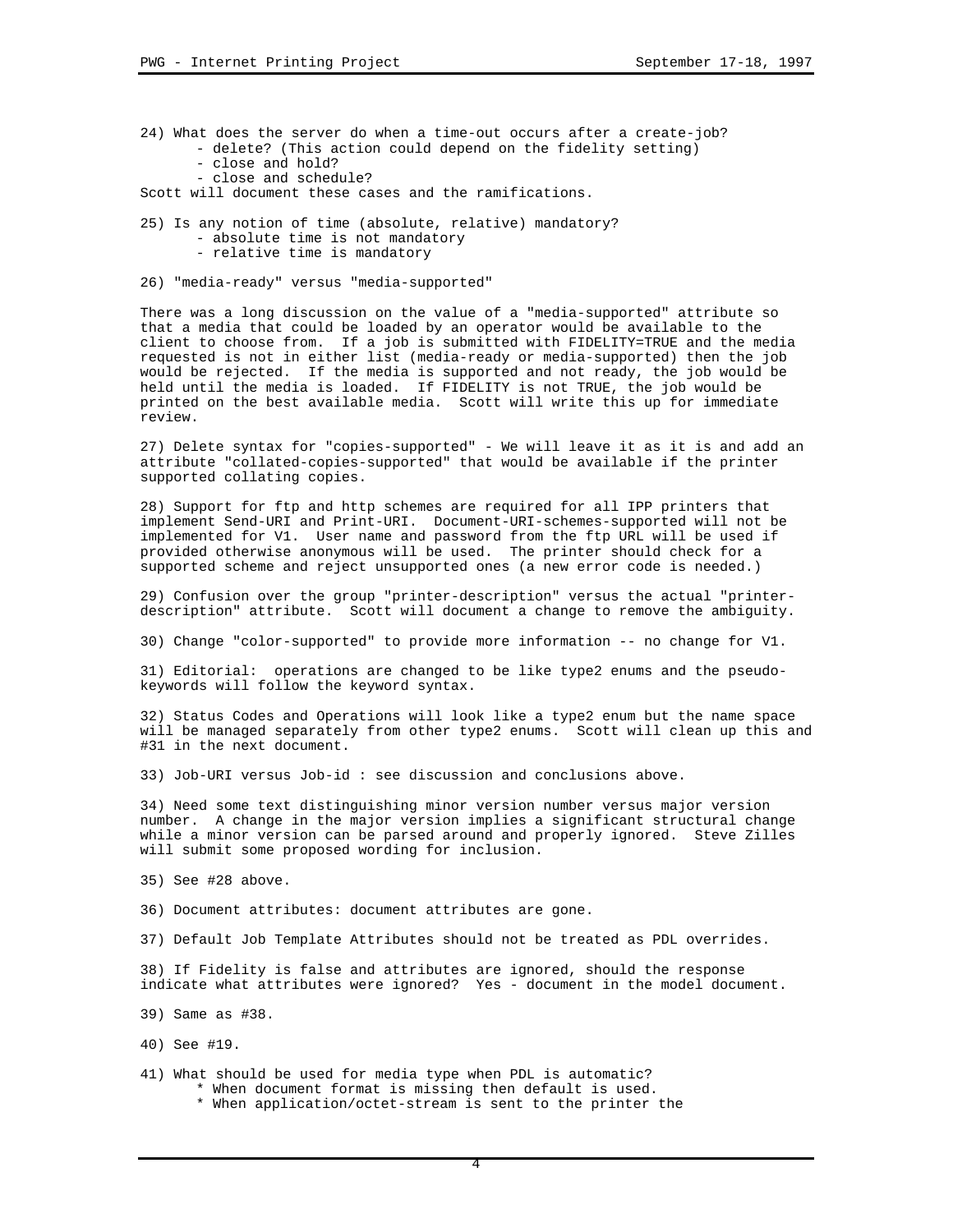printer does its best to figure it out and print it. \* Application/octet-stream is valid as the default and means use the auto-sensing mechanism.

42) The last-sent document can be an empty document. In fact any document can be empty. An empty document does not print a blank sheet; however it will cause a partial sheet to be printed.

43) The last-document attribute (either true or false) must be included in any send-document or send-uri and is an error if omitted.

44) If the printer implements the job-state-message then it must return it in the Create-Job, Send-Job, and Send-URI response.

45) "message-to-operator" operational attribute: keep

46) -- This number was skipped --

47) Document attribute issue - all document attributes removed

48) Attribute Syntax assignments: Scott will not have assignments in the model document. They will be in the protocol document.

49) Delimiter Tag enums: These will also be in the protocol document.

The meeting adjourned at 5:35PM

The meeting resumed at 8:30AM, working through the Model issues.

50) Should the enum values be in decimal or hex. -- leave them in hex.

51) Resolution attribute syntax: Will be fixed by Scott.

52) Does '1setOfX' attribute syntax need to indicate whether order is important? : Yes, a statement will be added

53) Does 'rangeOfX' need to specify that lower is first: yes

54) Should notify-addresses have a default value? NO

55) printer-resolution should be of type resolution: Yes

56) Should compression have a default value? Don't need it; client specifies any compression, default doesn't make sense.

57) Job-sheets: When the client provided job-sheets is invalid and FIDELITY is true then the printer will reject the job.

58) Add printer-state-message as an optional field in event notification content: OK

59) Event Notification Content -- What printable format is time in? Scott will reference the RFC which defines an ASCII format for time. Scott will move this to the optional items at the end of the list.

60) Event Notification Content needs to be internationalized: All 'text' and 'name' will be internationalized with the language tag at the front of the string.

61) 'multiple-document-handling' and slip sheets: Job-sheets will be multivalued. We will not, at this time, add slip-sheets since this is type4 but it could be added later.

62) 'number-up' will be changed to a type 'setof' integers. The lower bound will be 1. Borders on n-up images will be implementation dependent. Scott will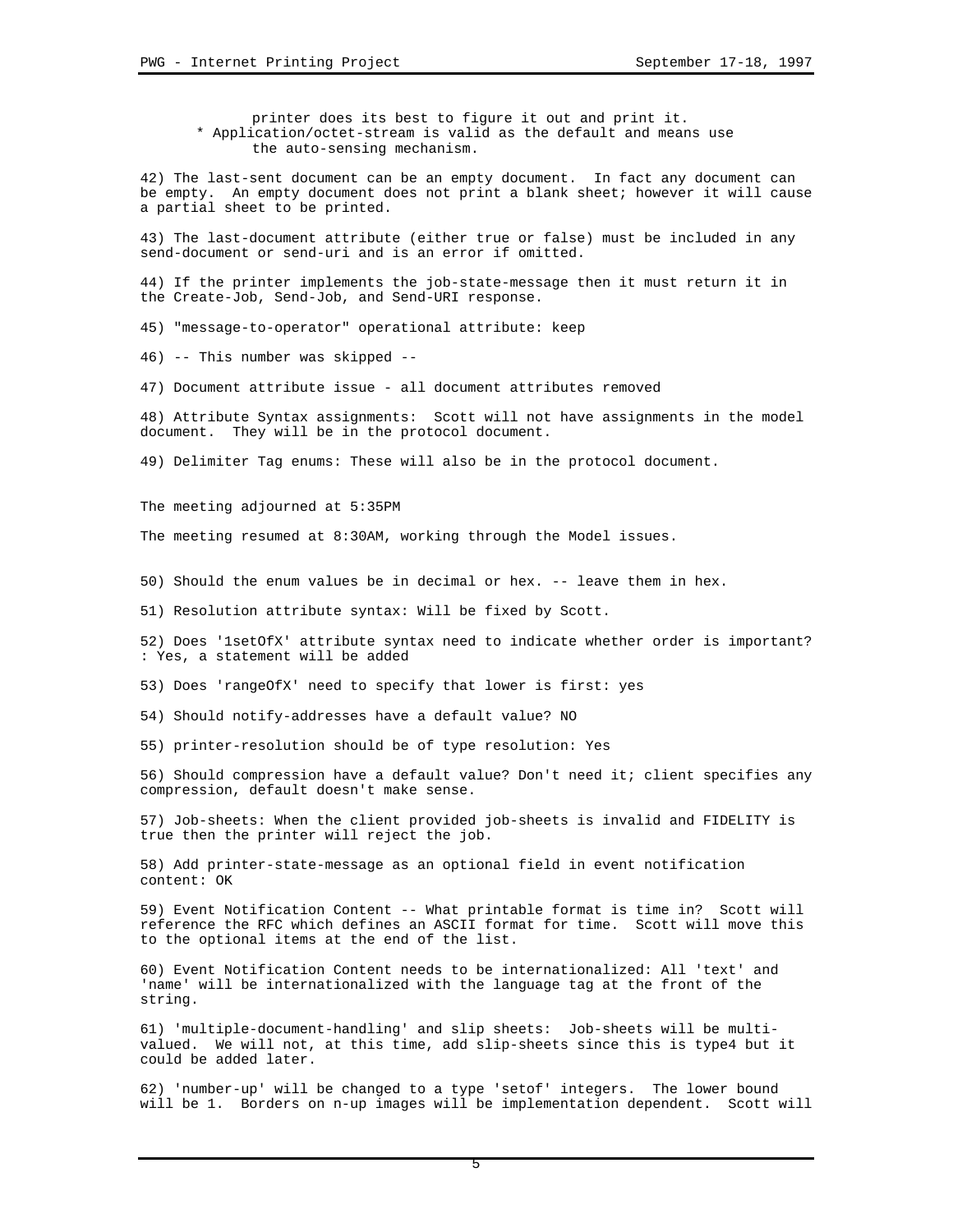clean up the definition of what 'logical' pages are based upon a suggestion from Steve Zilles. Interaction of n-up, orientaton, duplex and finishing need to be discussed in the document -- Steve Zilles will send a draft to the list for review.

63) IPP should explain printer resolution rather depending upon the MIB - Yes

64) print-quality: Change to say that the value of the attribute SHALL be used for the job -- ok

65) In the orientation section, change langSimpleText to the right MediaType - ok

66) orientation -- added reverse landscape and see Tom Hasting write-up sent on 9/16, subject: MOD - ISSUES in 09/03 Model document.

67) "document-name" mandatory? - no document attributes

68) Should job-URI be a Job Status Attribute? -- It is now returned as an operation attribute. Scott will change this and add job-id to be just a job attribute that is returned. Add 'number of intervening jobs' as an optional attribute returned on the create request.

69) Generic Alerts from the Printer MIB - Peter will list them and Scott will add these as additional printer events.

70) What about Media-Ready: covered as #26

71) Compression: covered as #22

72) Job URI versus job-id: covered in conference call on Wednesday.

73) job-name versus job-user-label: No, we will have no job-user-label

74) "user-human-language" fixed yesterday as #13.

75) New 'processing' description: New proposal from Tom Hastings to be added with some additional clarification.

76) Show partitioning of state reasons with states -- No

77) see #76.

78) printer-up-time mandatory - yes

79) Proposal to fold the security document into the model document - Scott will merge the documents and the result reviewed by the working group. We will state that an IPP printer must support all required authentication security specified in HTTP/1.1 (change in protocol document). (Carl-Uno reported that TLS will probably become a proposed standard in the next few weeks.) After some discussion, the group came around to the fact that in order to read what security means are supported, you must already have made a connection to the printer because the security mechanisms are at the HTTP level or below and not at the IPP level. The group did not want to include a mandate for TLS or TLS framing as a part of IPP. The attribute "security-mechanism-supported" is removed. We will add an attribute "printer-tls-uri" which will have the uri for accessing the printer in a TLS secure mode. If a server does any security, it SHALL support TLS. If additional security means are provided, we must add additional attributes. Randy Turner will investigate and report on the interoperability between SSL and TLS.

The security document mentions that the IPP printer must be aware that a virus could be contained in the print job. How that is to be prevented is not addressed by IPP. The document should make this clear.

80) server-error-device-error: This error would only be returned if the device error prevents the create from happening. For example, if a printer doesn't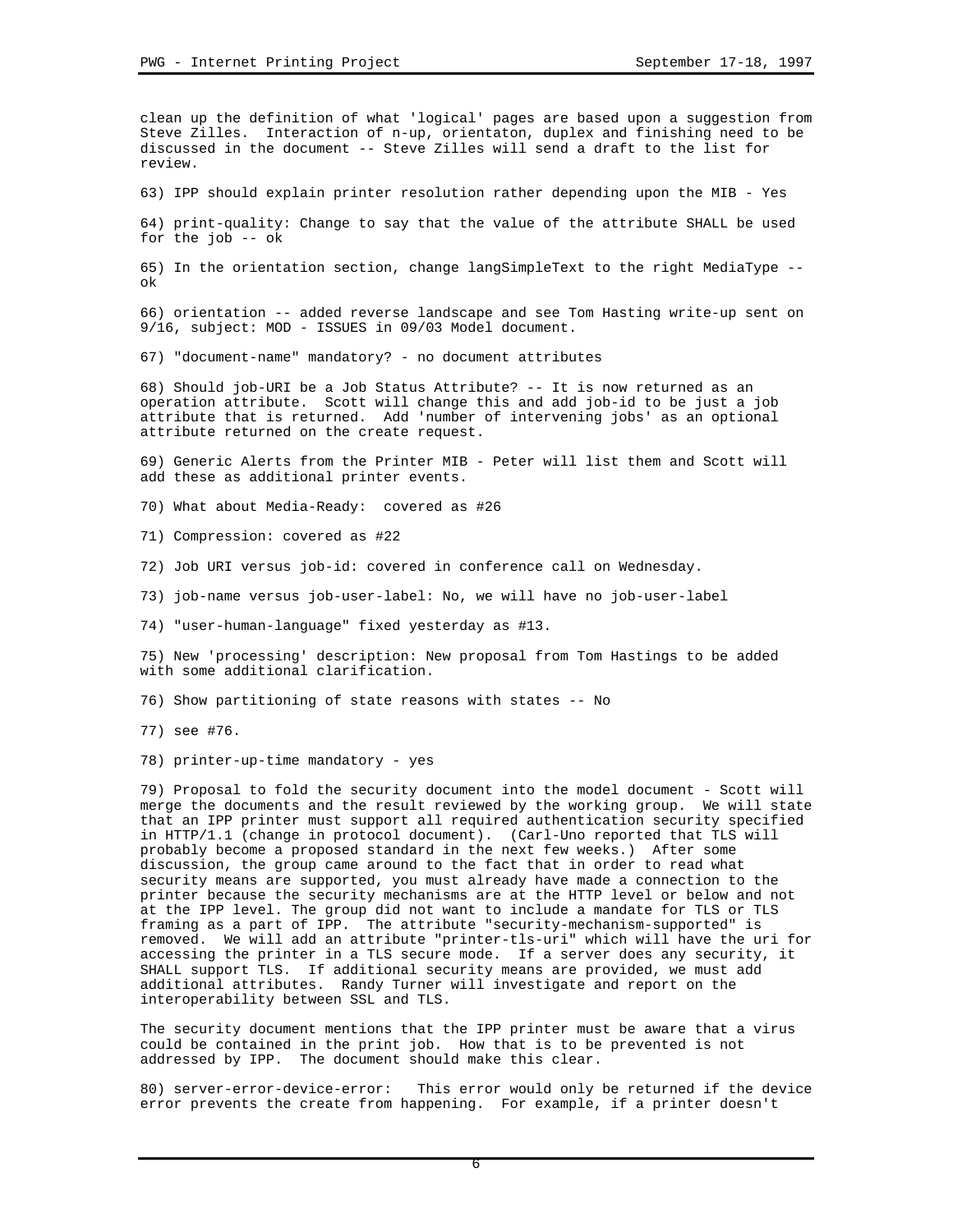spool and has a limited buffer and the create can't happen because of a device error (e.g. paper jam) then this error would be returned. In the case of an IPP Printer with spooling, this error would not be returned.

81) langAuto -- covered in #41.

82) Relationship to Printer MIB: If an implementation chooses to have both IPP and the Printer MIB, a specified set of attributes/object shall be identical. Harry Lewis will draft this wording.

83) Relationship to Job MIB: If an implementation chooses to have both IPP and the Job MIB, a specified set of attributes/object shall be identical. Harry Lewis will draft this wording.

Lunch break: 11:45 until 1PM

84) Proposal on tags (Attribute, Parameter, Data) in the protocol now that Parameters are gone. -- After discussion, we felt it was cleaner to have separate tags to divide up the various sections of attributes:

- Operation Attribute Tag
- Printer Attribute Tag
- Job Attribute Tag
- Unsupported Job Attribute Tag
- Data Tag

By having separate printer-attribute and job-attribute tag we can add a document-attribute tag or something else later. This strategy will make parsing easier. Any Data-Tag would be last; any Operational-Tag would be first. Each operation will explicitly list the order of the tags. Scott will document this approach and include explanation of why various attributes are in each category.

More issues from Tom Hastings iss-903a.doc file. Starting with issues 34.

TH34) Finishing and orientation: Will be covered by Steve Zilles in his orientation, n-up, etc. document.

TH34a1) See RFC2046

TH34a2) Not applicable

TH35) user-human-language -- already covered in #13

TH36) job-id: will be positive number

TH37) user-human-language -- already covered in #13

TH38) job-state -- leave as type 1

TH39) time-x-x change from milliseconds to seconds - yes, already decided

TH40) number-of-intervening-jobs: align with JOB MIB - yes

TH41) We will align k-octets, impressions and sheets with the Job MIB.

TH42) Change the name of printer-description to printer-info as decided in #29 above.

TH43) Copy some language from printer-driver-installer to printer-make-and-model & others: Yes

TH44) Add text to indicate there should be an error reason when the printer is "stopped."

7

TH45) Scott will add text to the document.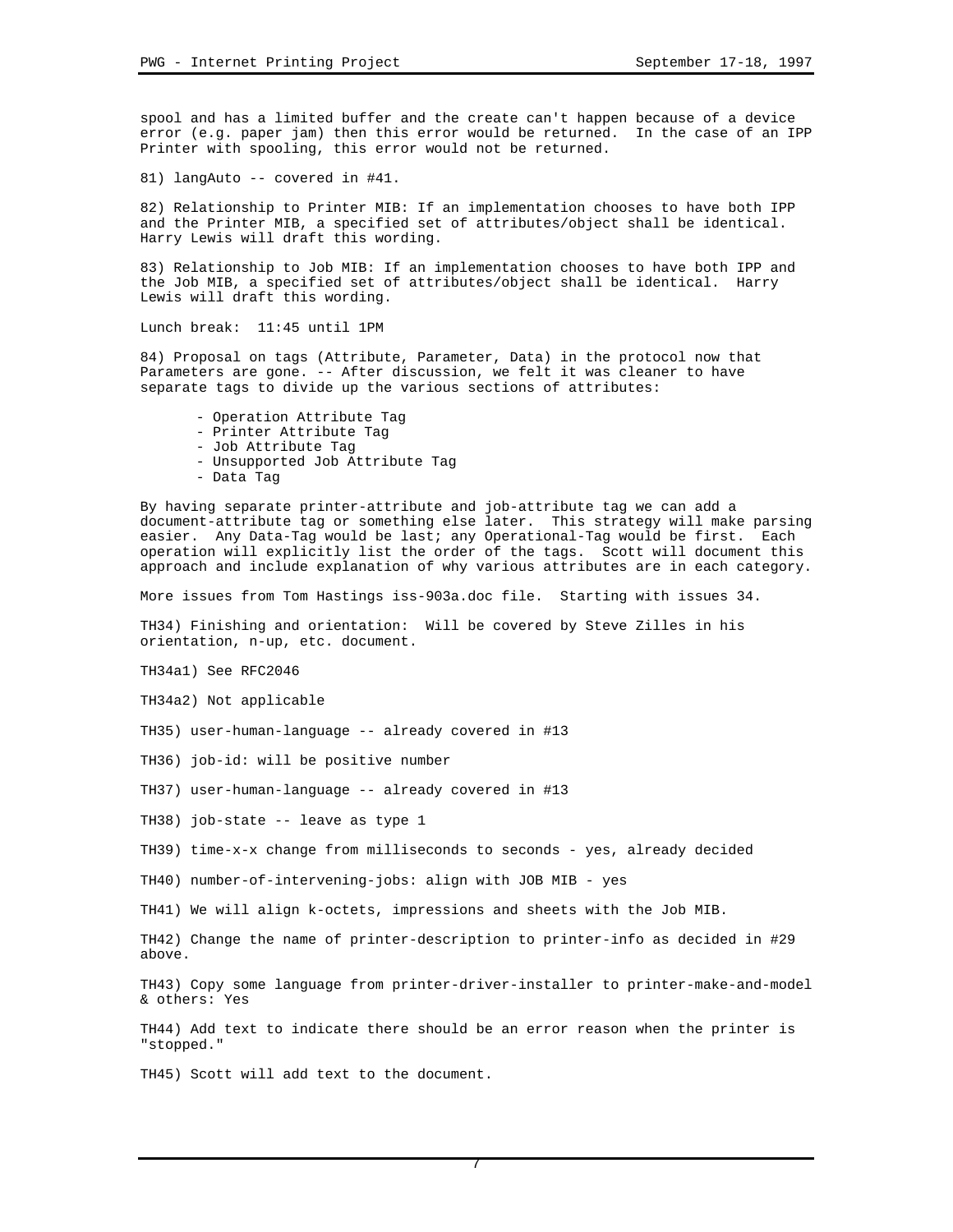TH46) We have previously agreed not to align with the JOB MIB in the area of defining what an active job is. See #5.

TH47) printer-human-language: Already decided in #13

TH48) Color: Already decided as #30

TH49) Internationalization: already decided in #13

TH50) Indicate that supported values might require human (i.e. operator) action. An example of this should be included in the completed description. -- OK

TH51) Add a suffix to some attributes (-supported) to make it clear whether an attribute is default or supported -- OK When we add this suffix, the base attribute name will not be changed for grammatical reasons.

## SECURITY

There are reserved port numbers for TLS & SSL on HTTP (port 443)

TLS is backwards compatible with SSL3. Actually TLS is SSL3.1 The TLS I-D describes how to support SSL3 interoperability.

The group then discussed wording choices for stating the security protocol requirements (SSL3, TLS, etc.) There were four wording alternatives explored:

1) IPP Client/Servers must implement TLS with SSL3 compatibility

2) IPP Client/Servers shall be interoperable with a TLS communicant

3) IPP Client/Servers must be TLS compliant.

4) #2 above plus "with SSL3 backward compatibility"

Decision: #1 with some section talking about a transition to TLS.

### PAGE FORMATING (N-UP, ORIENTATION, Etc.)

Steve Zilles presented material on this subject. Steve will detail this more and post to the mailing list. Because all the interactions with finishing will not be defined for V1, the following enums for finishing were removed: 5,6,7,8,9,10. These values could be added back in for V2 when more work has been done to define them. The values for punch, cover and bind will be moved up. While some languages bind on the right and others bind on the left, we will leave this as site specific. Bind-left and bind-right could be added later.

# MEDIA TYPES

Registration of printer datastreams -- Harald A. believes that the only way to make sure it gets done is to do it ourselves. Alternatives for registration:

- 1) application/print.xxx (application/print.ipds)
- 2) application/vnd.xxx (application/vnd.ppds)
- 3) application/vnd.company.xxx (application/vnd.adobe.printgear)<br>4) application/xxx (application/postscript)
- (application/postscript)

Anything that this group registers could include versions and level but it is unclear if level and version could be added to something that is already registered. The group unanimously believed that it must do the registration and would try to do #1 above with #2 as a fall-back.

### MODEL

Add a new type called "range-of-int" that would be 8 bytes, 4 bytes for the low end and 4 bytes for the high end of the range. -- YES, this would clearly differentiate range from setof. We can now remove range-of-x since integer is the only one we use.

SZ1) "Instance of a Printer", "Printer Object", "IPP Printer" and "Instance of Printer Object" are all used to mean the same thing. We should use only one --